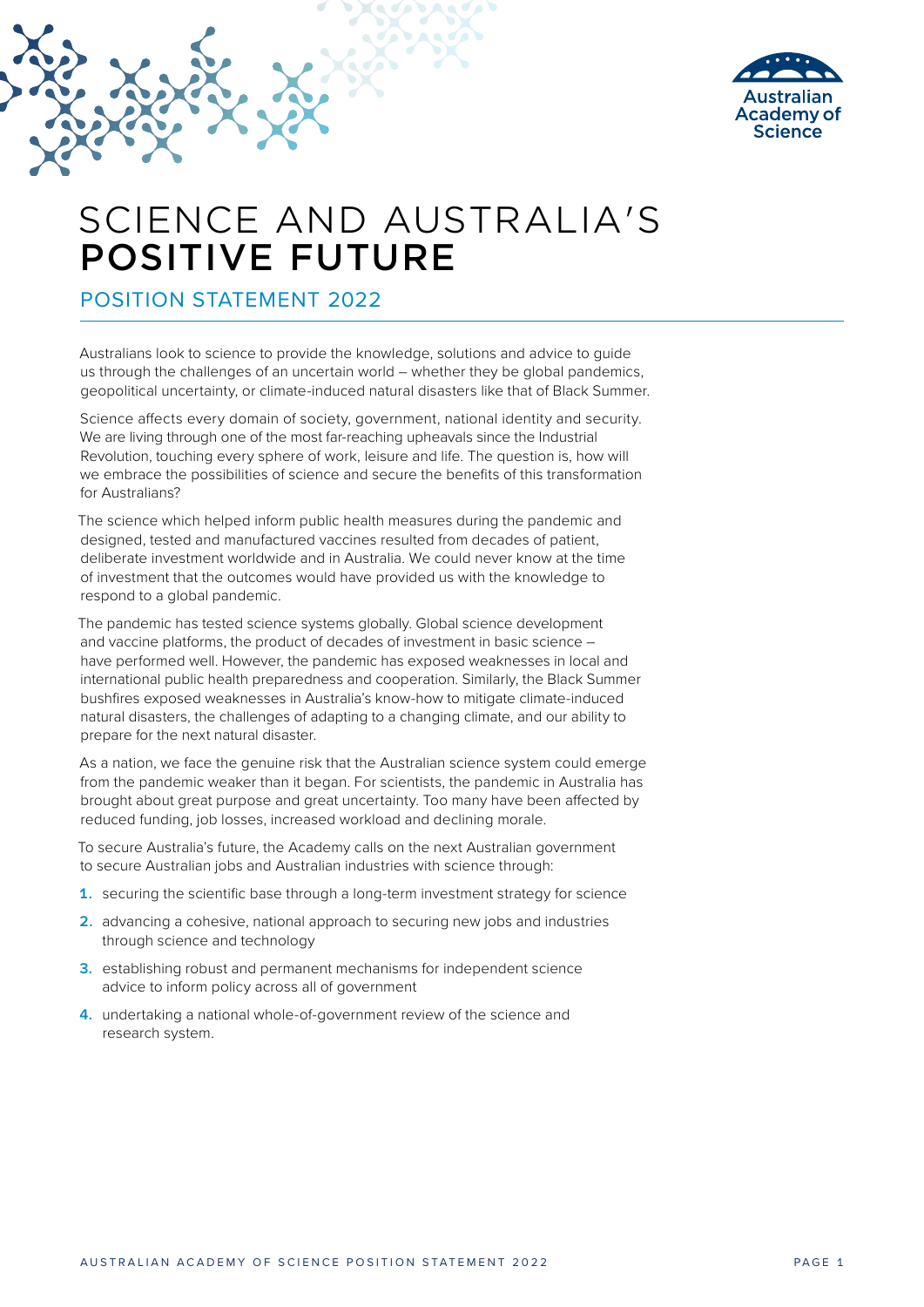### JOBS, INDUSTRY AND SCIENCE 0.70

Advanced industrial societies depend on a secure and active science sector to help deliver high-wage jobs and high-value industries to maintain the standard of living for their people and to propel economic growth. are etamatic et minight

As Australia looks to future sources of growth to decarbonise our economy and transform traditional industries, science will play a vital role in developing the ideas, technologies, systems and processes needed. Science is already helping to decarbonise traditional industries like steel and aluminium, assisting agriculture deal with changes in rainfall and climate risk, and in 0.50 uncovering new minerals needed for a clean economy. And we can look to science to deal with future risks – like national security threats, major health challenges such as anti-microbial resistance, climate adaptation, advanced challenges such as anti-microbial resistance, climate adaptation, advanced digital technologies like AI and quantum computing, and future pandemics.<br>Such a role relies on decades of consistent funding from governments

Such a role relies on decades of consistent funding from governments across the innovation pipeline. Despite one-off funding for research and science during the pandemic, in 2021 the Australian Government's investment in science was 0.56% of Gross Domestic Product (GDP) – which is lower than peer nations – and has declined over the past decade.

#### **AUSTRALIAN GOVERNMENT INVESTMENT IN R&D** (PERCENTAGE OF GDP)

**"Pure research is merely that research which has not yet been applied."** George Porter, Chemist and Nobel Prize winner

2015-17 2017-18 2018-19 2019-20 **"…for every dollar invested in Australia, there is a \$3.5 return on investment."** CSIRO Futures, Quantifying Australia's returns to innovation, November 2021

2014-15



Source: Australian Government Science, Research and Innovation Budget Tables, December 2021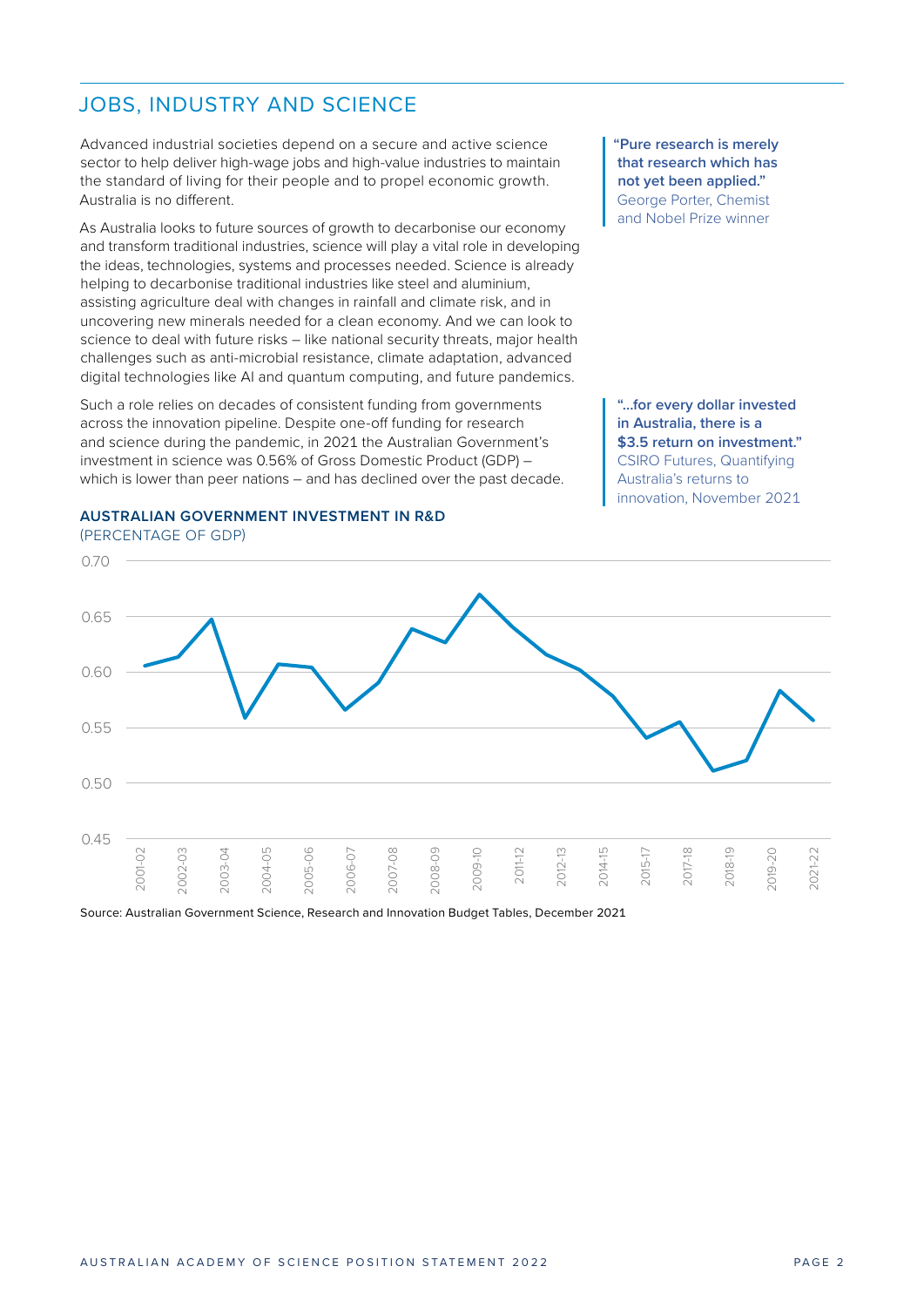# A MOMENT OF TRUTH FOR AUSTRALIA

Modern science just doesn't happen. It is founded on a partnership between scientists, industry, civil society and government. Only the Australian Government has the capacity and responsibility to create the environment where industry and scientists can take risks essential for discovery and technological advancement.

Australia's approach to funding science is not fit for purpose and does not support Australia's technological ambitions. Instead of growth relying on long-term patient investment by government in national priorities, it is over-reliant on variable income from external sources such as industry and international student fees – both of which have been impacted by the pandemic.

Today, Australia's science funding system is characterised by a real declining base level of government support for public science agencies and universities, and increased short-term project funding from all levels of government.

Science can secure our future economic and social prosperity and prepare us to deal with the known and unknown events that the twenty-first century presents.

## **US CREATES 1 MILLION JOBS FROM BIG SCIENCE**

The Human Genome Project cost \$5.6 billion US in today's dollars. A 2021 evaluation on the impact on the US economy found that it had:

- supported the creation of 1 million direct and indirect jobs
- delivered a return on investment of \$4.75 for every \$1 invested.

The Economic Impact and Functional Applications of Human Genetics and Genomics, May 2021

# RECOMMENDATIONS

### **THE ACADEMY RECOMMENDS THAT THE NEXT AUSTRALIAN GOVERNMENT:**

## **Secure the scientific base through a long-term investment strategy for science.**

- Develop a long-term investment strategy for science that includes whole-of-government alignment of science and innovation priorities and has a focus on underlying support for fundamental research. The strategy should include:
- a plan to **grow real funding for science**, including increasing investment in R&D competitive with our peer nations
- continuity and long-term funding to national **research infrastructure** facilities, including growth in funding levels beyond 2028–29, workforce development and advisory mechanisms
- a **new international science engagement and diplomacy strategy** to enhance our international research collaboration and secure Australia's ability to participate and benefit from global science.
- Ensure that the long-term investment strategy **secures the scientific knowledge and discovery** needed to underpin future technologies and commercial opportunities.

**"History has shown that it is federally sponsored research that provides the truly 'patient' capital needed to carry out basic research and create an environment for the inspired risk-taking that is essential to technological discovery. Often these advances have no immediate practical usability but open 'technology windows' that can be pursued until viable applications emerge."** An open letter to the US Congress from the executives of America's leading technology companies, May 1995